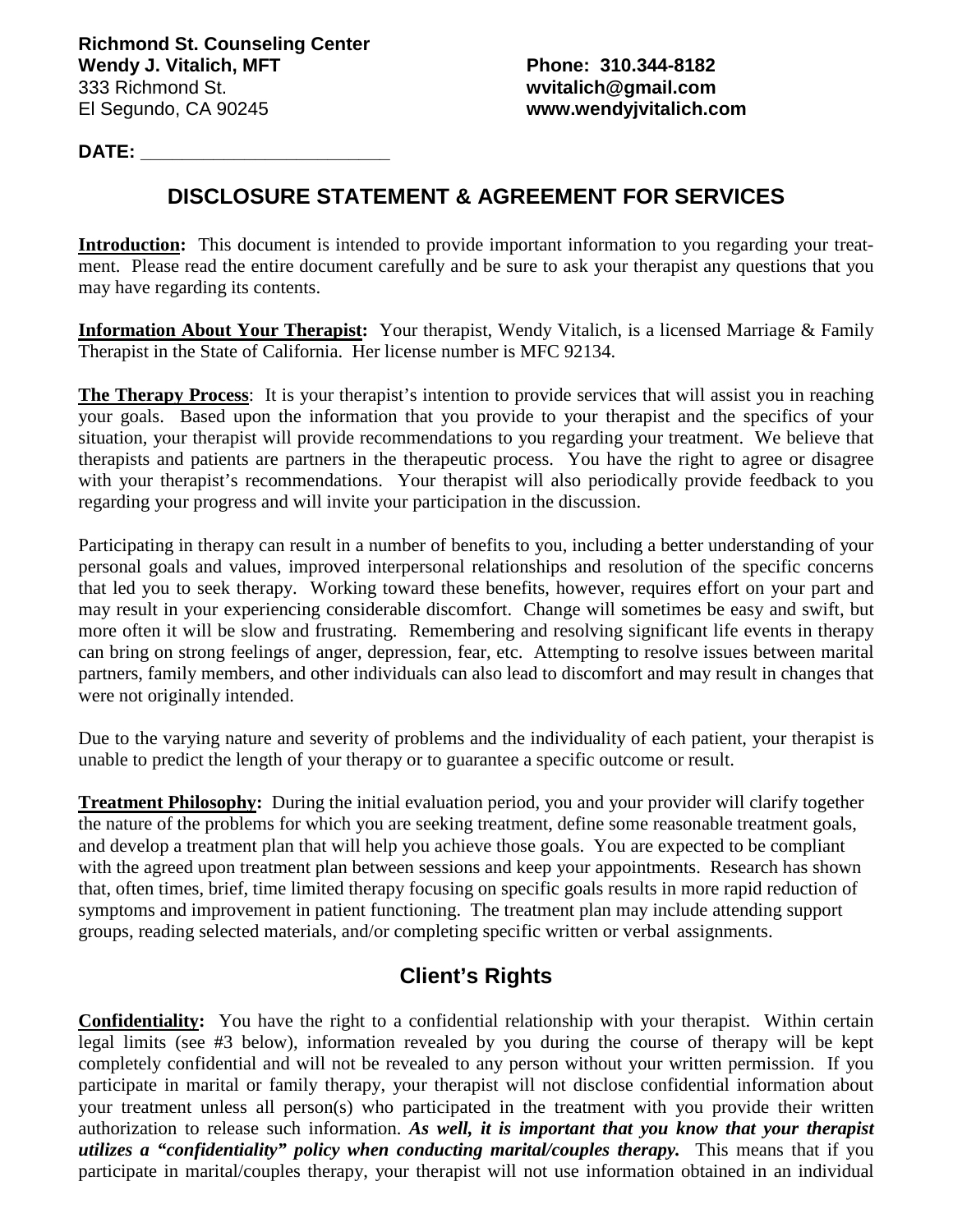session that you have had with her, when working with the couple. Both partners must agree before setting up an individual session that confidential information would be withheld. If both partners can not agree on this condition, no individual sessions will be conducted.

- 1. You have the right to know the content of your records at any time and I have the right to provide you with the complete records or a summary of their content;
- 2. If you ask me, I can release any part of your records on file to any person you specify. I will tell you when you make your request whether or not I think releasing that information to that agency or person might be harmful to you.
- 3. Under certain legally defined situations, I have the duty to reveal information you tell me during the course of therapy to other persons without your written consent. I am not required to inform you of my actions if this occurs. These legally defined situations include:

Revealing to me active child abuse or neglect. If an alleged perpetrator is in contact with minors and there is a *reasonable suspicion* that he/she may still be abusing minors. Active physical, sexual or financial abuse of a dependent adult or an elder is taking place.

If you seriously threaten harm or death to another person, I am required to warn the intended victim and notify the appropriate law enforcement agencies.

∙ If you are in therapy or are being tested by order of the court, the results of the treatment or tests ordered must be revealed to that court.

∙ If a court of law issues a legitimate subpoena, I am required by law to provide the information specifically described in that subpoena.

∙ If you are in a lawsuit claiming emotional harm, the opposing side may subpoena your therapy records.

∙ Federal law (known as The Patriot Act of 2001) requires therapists (and others) in certain circumstances to provide FBI agents with books, records, papers and documents and other items and prohibits the therapist from disclosing to the patient that the FBI sought or obtained the items under the Act.

- 4. You have the right to ask questions about any of the procedures used in the course of your therapy.
- 5. Should you choose not to enter therapy with me, I will provide you with names of other qualified professionals whose services you might prefer.
- 6. You have the right to terminate therapy with me at any time without any financial, legal or moral obligations other than those you've already incurred. I have the right to terminate therapy with you under the following conditions:
	- ∙ When I believe that therapy is no longer beneficial to you
	- ∙ When I believe that another professional will better serve you

When you have not paid for the last two sessions unless special arrangements have been made with me.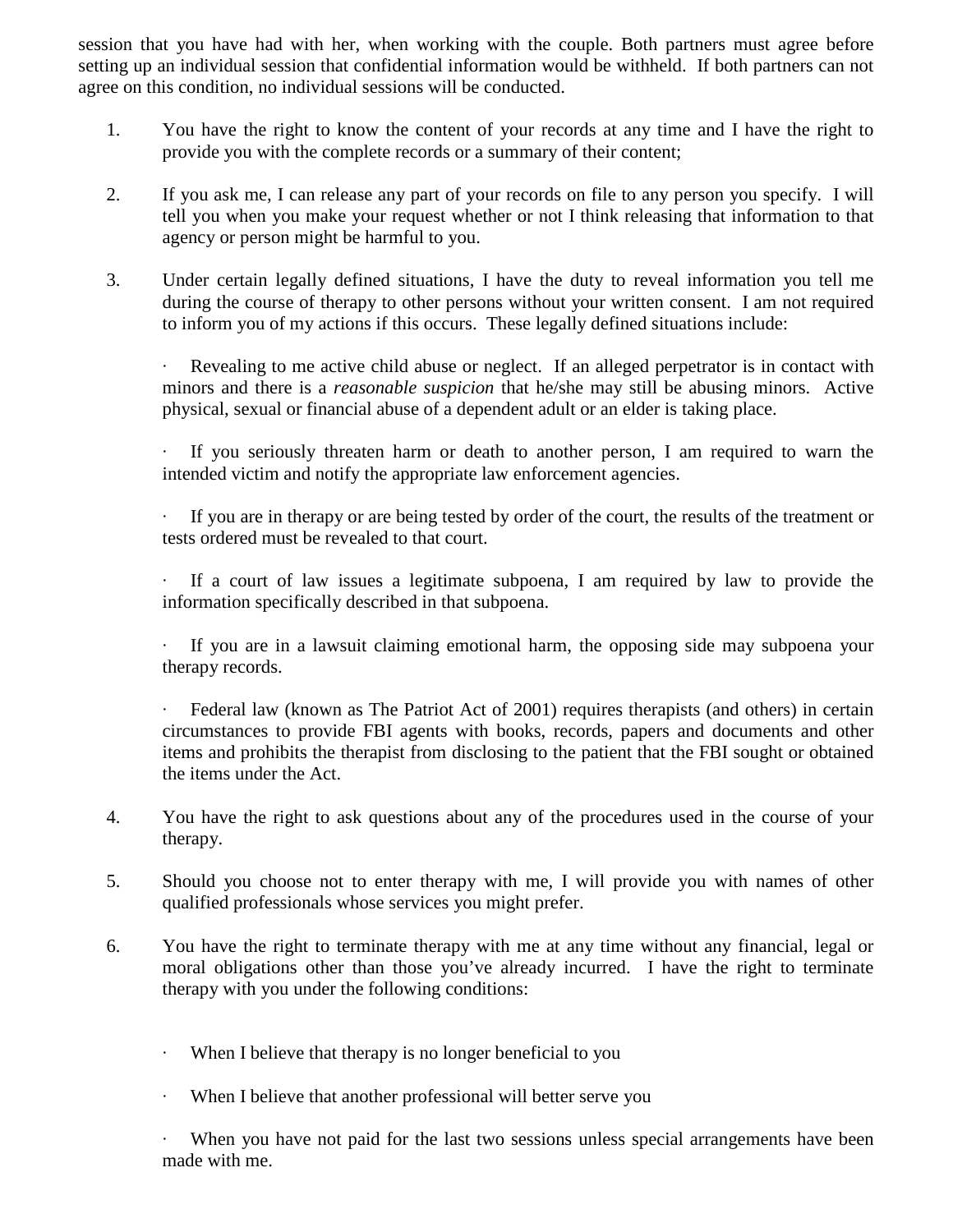∙ When you have failed to show up for your last two therapy sessions without a 24-hour notice

∙ If I determine during the first three sessions that I cannot help you, I will assist you in finding someone qualified. If I have written consent, I will provide that professional with information they request.

∙ When you fail to cooperate with the proposed treatment or fail to take your medications as directed by your physician

If any of these situations apply, I will send you a certified letter to your address of record to inform you of my decision and I will give you the names of several therapists for your future counseling needs.

As life can bring unexpected circumstances, should I be unable to continue your therapy, my trusted colleague Rebecca Kahane, MFT will contact you to discuss what would be best for you at that time.

**Minors and Confidentiality:** Communications between therapists and patients who are minors (under the age of 18) are confidential. However, parents and other guardians who provide authorization for their child's treatment are often involved in their treatment. Consequently, your therapist, in the exercise of her professional judgment, may discuss the treatment progress of a minor patient with the parent or caretaker. Patients who are minors and their parents are urged to discuss any questions or concerns that they have on this topic with their therapist.

## **Office Policies**

**Fees and Insurance:** Prior to scheduling your session, you were quoted a fee for either an individual or a conjoint session. Individual sessions and conjoint (couples') sessions are 50 minutes in length. Fees are payable at the time that services are rendered. Please ask your therapist if you wish to discuss a written agreement that specifies an alternative payment procedure.

Since your therapist is not a contracted provider for any insurance companies, your agreement with your therapist is to pay for the session rate at the time of services. Please inform your therapist if you wish to utilize your health insurance for reimbursement directly from the insurance company. Your therapist will provide you with a Super-bill in order to receive the reimbursement. You should be aware that insurance plans generally limit coverage to certain diagnosable mental conditions. You should also be aware that you are responsible for verifying and understanding the limits of your insurance coverage. Although your therapist is happy to assist your efforts to seek insurance reimbursement, we are unable to guarantee whether your insurance will provide payment for the services provided to you. Please discuss any concerns that you may have about this with your therapist.

If for some reason you find that you are unable to continue paying for your therapy, you should inform your therapist. Your therapist will help you to consider any options that may be available to you at that time.

**Appointment Scheduling and Cancellation Policies:** Sessions are typically scheduled to occur one time per week at the same time and day if possible. Your therapist may suggest a different amount of therapy depending on the nature and severity of your concerns. Your consistent attendance greatly contributes to a successful outcome. In order to cancel or reschedule an appointment, you are expected to notify your therapist at least 24 hours in advance of your appointment. If you do not provide your therapist with at least 24 hours' notice in advance, you are responsible for payment for the missed session. Please understand that your insurance company will not pay for missed or cancelled sessions.